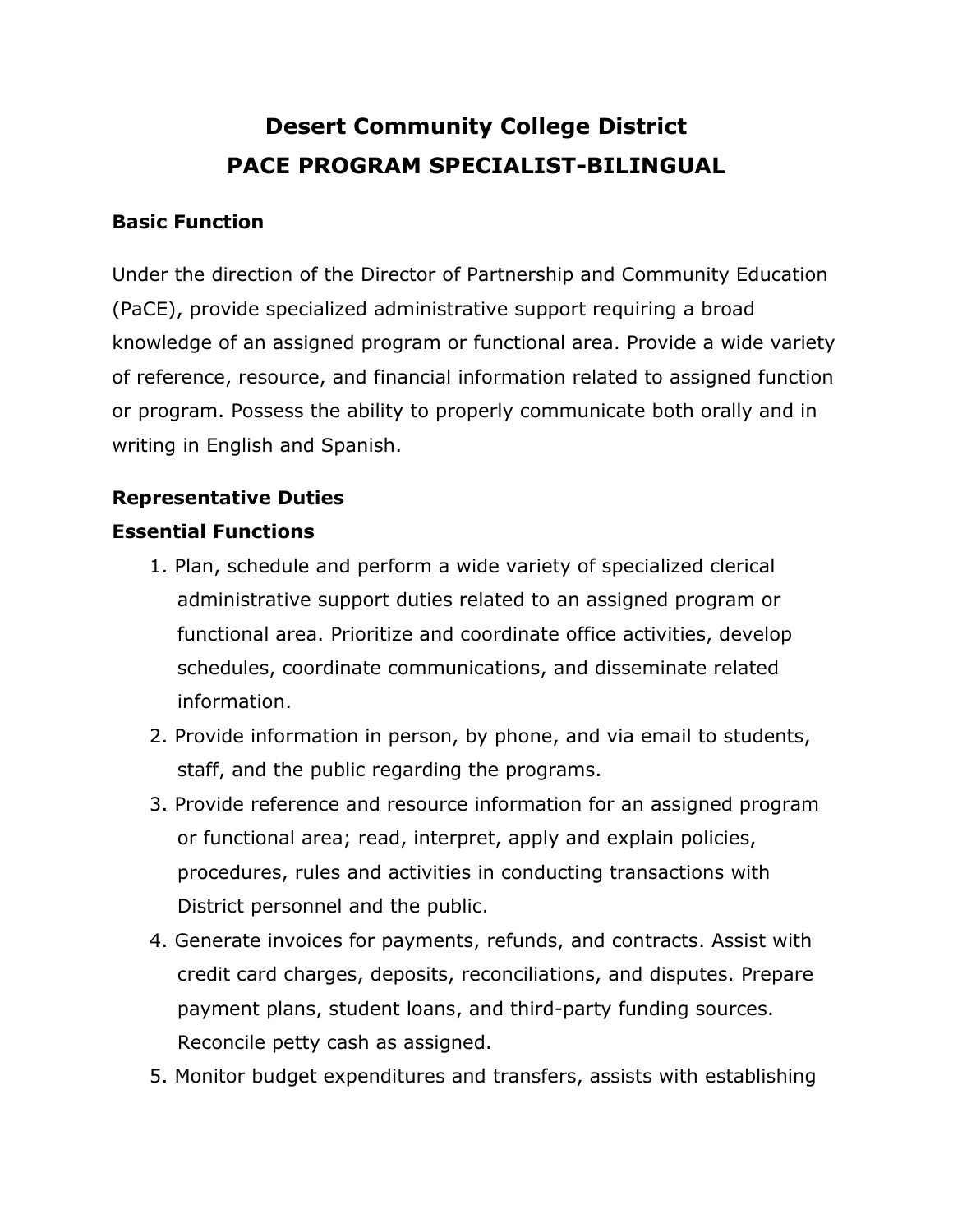budget with the Director, and maintain financial records and current account balances as assigned. Perform purchasing and prepare requisitions. Generate reports for third-party funding sources regarding participant progress, completion, and attendance; Generate financial reports for outstanding balances.

- 6. Maintain participant database; register and provide support for registration procedures, process drops, transfers, and repeats; assist staff in the operation of the registrations system.
- 7. Compile and tabulate statistical data; compile information from various sources and prepare appropriate forms, schedules, and reports; list, abstract or summarize data.
- 8. Review and summarize data and prepare special and periodic reports related to an assigned program or function including State and federally mandated reports; verify accuracy, completeness and compliance to rules, procedures, regulations, policies and other mandates.
- 9. Establish and maintain filing systems on a variety of subjects; assemble, post and file data in specialized records.
- 10. Maintain and update webpages and social media accounts. Edit content when changes occur as necessary. Develop print, digital, and electronic promotional and informational media and materials. Ensure accessibility of webpages, media, and materials.
- 11. Register students for assigned programs and receive and process fees as assigned; establish, organize and maintain student records and files.
- 12. Type a wide variety of materials from various rough drafts or oral instructions; compose correspondence and memos and distribute as appropriate. Receive, open, and distribute mail.
- 13. Arrange meetings, tables, workshops, and presentations for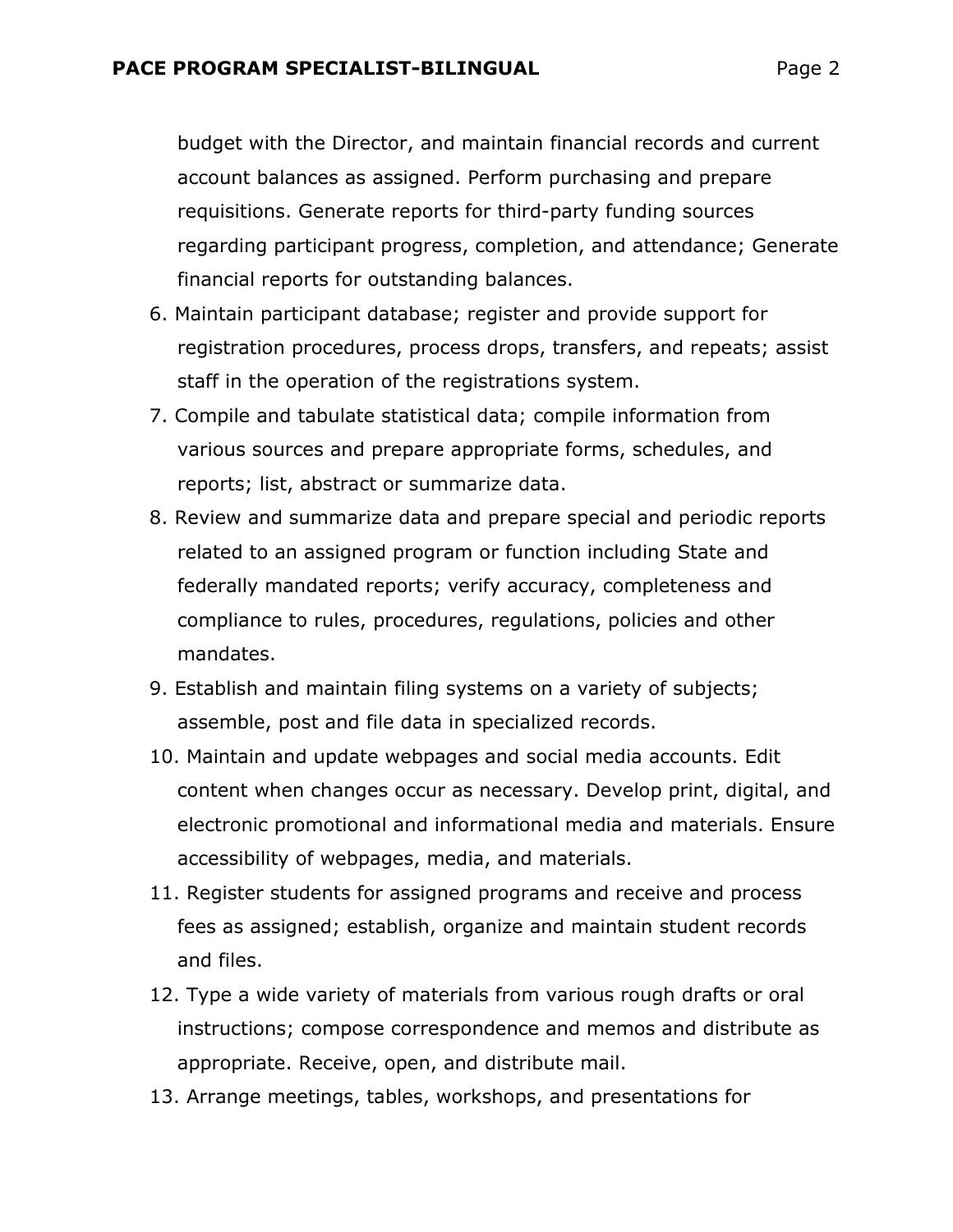department staff, students, and other agency collaboratives.

- 14. Assist in planning, coordinating, and participating in activities that familiarize students and local businesses with information and answer questions regarding all aspects of PaCE.
- 15. Review documents for accuracy, completeness and conformance to established procedures and standards.
- 16. Operate a variety of office equipment; related software programs, including Microsoft Office Suite, video meeting/conferencing software, scheduling software, word processing, spreadsheets, and email. Maintain current knowledge of equipment and software.

# **Other Functions**

- 17. Establish and maintain partnerships with vendors and local businesses.
- 18. Assist in relieving others of duties for required breaks and lunches.
- 19. Receive complaints, resolve issues or refer to appropriate personnel according to established guidelines.
- 21. Participate in training related to responsibilities, including, but not limited to, professional development activities, conferences, workshops, trainings, and webinars.
- 22. Perform related duties as assigned.

# **Knowledge and Abilities**

# **Knowledge of:**

- Basic knowledge of goals and objectives of assigned office or functional area.
- Standard office procedures and organizational skills.
- Operation of standard office machines and equipment.
- Public speaking and presentation techniques on an individual basis and in large group setting.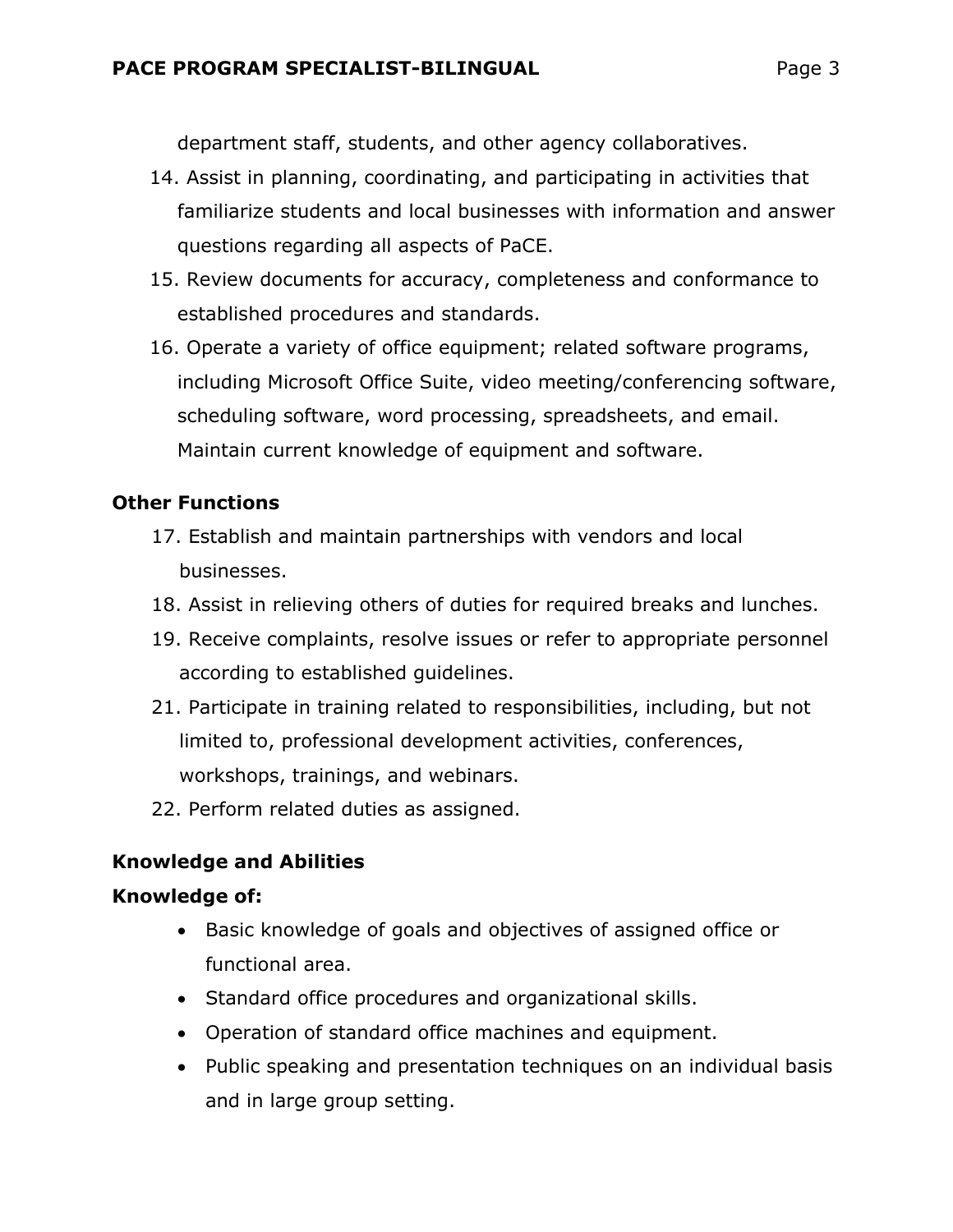- Knowledge of programs and requirements for national certification and State licensure.
- Data collection and basic research principles and practices.
- Modern office practices, procedures, and equipment.
- Applicable computer software including word processing, spreadsheets, web design, Presentations, databases, and email.
- Knowledge of bookkeeping, budget, and financial record-keeping.
- Record-keeping and reporting techniques.
- Correct English and Spanish usage, grammar, spelling, punctuation and vocabulary.
- Interpersonal skills using tact, patience and courtesy.
- Sensitivity and understanding of diversity.

# **Ability to:**

- Provide specialized clerical support requiring a broad knowledge of an assigned program or functional area.
- Develop and establish effective relationships with third-party funding sources, high schools, local businesses, staff, students, and the general public.
- Remain current and apply and explain policies, procedures and activities related to an assigned program or function.
- Perform a variety of administrative duties involving independent judgment in the interpretation, application or modification of existing procedures.
- Operate a variety of office machines and equipment including typewriter, calculator, copier, computer and applicable software, i.e. Microsoft Office Suite, word processing, spreadsheets, web design, presentations, database applications, email and other related programs.